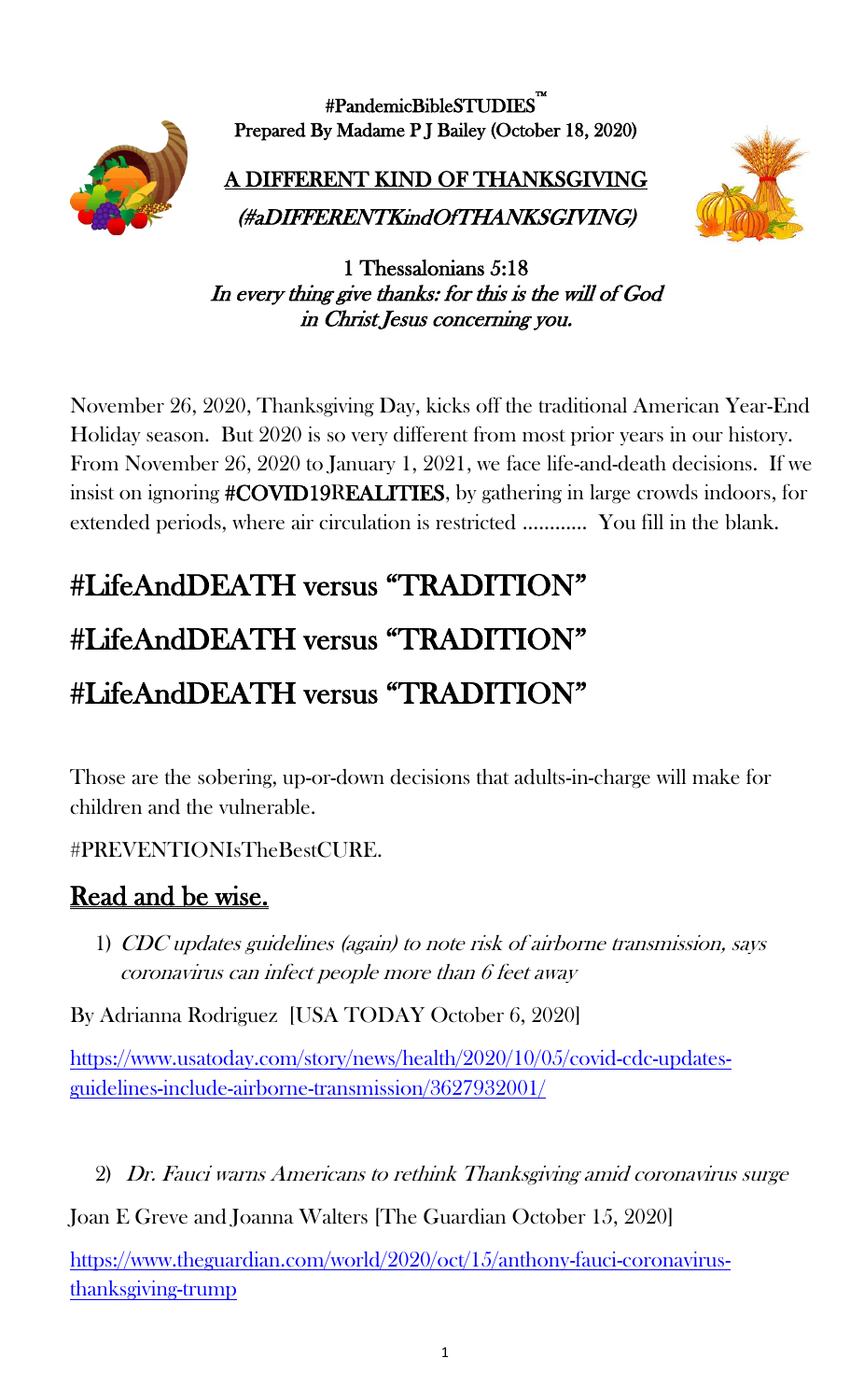3) Coronavirus can survive for up to 28 days on phone screens and money

By Lina Saigol [MarketWatch October 13, 2020]

[https://www.marketwatch.com/story/virus-that-causes-covid-19-can-survive-for-up-to-](https://www.marketwatch.com/story/virus-that-causes-covid-19-can-survive-for-up-to-28-days-on-phone-screens-and-plastic-bank-notes-study-finds-11602506990)[28-days-on-phone-screens-and-plastic-bank-notes-study-finds-11602506990](https://www.marketwatch.com/story/virus-that-causes-covid-19-can-survive-for-up-to-28-days-on-phone-screens-and-plastic-bank-notes-study-finds-11602506990)

## 4) What Happened After The Rose Garden

By Isaac Stanley-Becker, Rosalind S. Helderman, Josh Dawsey and Amy Gardner

[Washington Post October 8, 2020]

[https://www.washingtonpost.com/politics/white-house-covid-contact](https://www.washingtonpost.com/politics/white-house-covid-contact-tracing/2020/10/08/f2583a74-08b6-11eb-a166-dc429b380d10_story.html)[tracing/2020/10/08/f2583a74-08b6-11eb-a166-dc429b380d10\\_story.html](https://www.washingtonpost.com/politics/white-house-covid-contact-tracing/2020/10/08/f2583a74-08b6-11eb-a166-dc429b380d10_story.html)

Therefore, be prayerful, thoughtful, creative, and proactive to avoid facilitating and/or participating in potential #SuperSpreaderEvents. #JustSayNO !!!

- 1) Use virtual means and social media to establish innovative ways to maintain communication and to stay close to anyone near and dear.
- 2) Complete and continually reflect upon your  $\#iFORGIVEChar$  on page 3. [Make several copies and update from time to time.]
- 3) Complete and continually share your "5 Thank You's" on page 4. [If you have card stock, print on the heavier paper.]
- 4) Also study and meditate on the Bible passages at the end of this study.

Please encourage all within your sphere of influence to do likewise.

\* \* \* \* \* \* \* \* \* \* \* \* \*

## NOTES AND OTHER REFERENCES

\_\_\_\_\_\_\_\_\_\_\_\_\_\_\_\_\_\_\_\_\_\_\_\_\_\_\_\_\_\_\_\_\_\_\_\_\_\_\_\_\_\_\_\_\_\_\_\_\_\_\_\_\_\_\_\_\_\_\_\_\_\_\_\_\_\_\_ \_\_\_\_\_\_\_\_\_\_\_\_\_\_\_\_\_\_\_\_\_\_\_\_\_\_\_\_\_\_\_\_\_\_\_\_\_\_\_\_\_\_\_\_\_\_\_\_\_\_\_\_\_\_\_\_\_\_\_\_\_\_\_\_\_\_\_ \_\_\_\_\_\_\_\_\_\_\_\_\_\_\_\_\_\_\_\_\_\_\_\_\_\_\_\_\_\_\_\_\_\_\_\_\_\_\_\_\_\_\_\_\_\_\_\_\_\_\_\_\_\_\_\_\_\_\_\_\_\_\_\_\_\_\_ \_\_\_\_\_\_\_\_\_\_\_\_\_\_\_\_\_\_\_\_\_\_\_\_\_\_\_\_\_\_\_\_\_\_\_\_\_\_\_\_\_\_\_\_\_\_\_\_\_\_\_\_\_\_\_\_\_\_\_\_\_\_\_\_\_\_\_ \_\_\_\_\_\_\_\_\_\_\_\_\_\_\_\_\_\_\_\_\_\_\_\_\_\_\_\_\_\_\_\_\_\_\_\_\_\_\_\_\_\_\_\_\_\_\_\_\_\_\_\_\_\_\_\_\_\_\_\_\_\_\_\_\_\_\_ \_\_\_\_\_\_\_\_\_\_\_\_\_\_\_\_\_\_\_\_\_\_\_\_\_\_\_\_\_\_\_\_\_\_\_\_\_\_\_\_\_\_\_\_\_\_\_\_\_\_\_\_\_\_\_\_\_\_\_\_\_\_\_\_\_\_\_ \_\_\_\_\_\_\_\_\_\_\_\_\_\_\_\_\_\_\_\_\_\_\_\_\_\_\_\_\_\_\_\_\_\_\_\_\_\_\_\_\_\_\_\_\_\_\_\_\_\_\_\_\_\_\_\_\_\_\_\_\_\_\_\_\_\_\_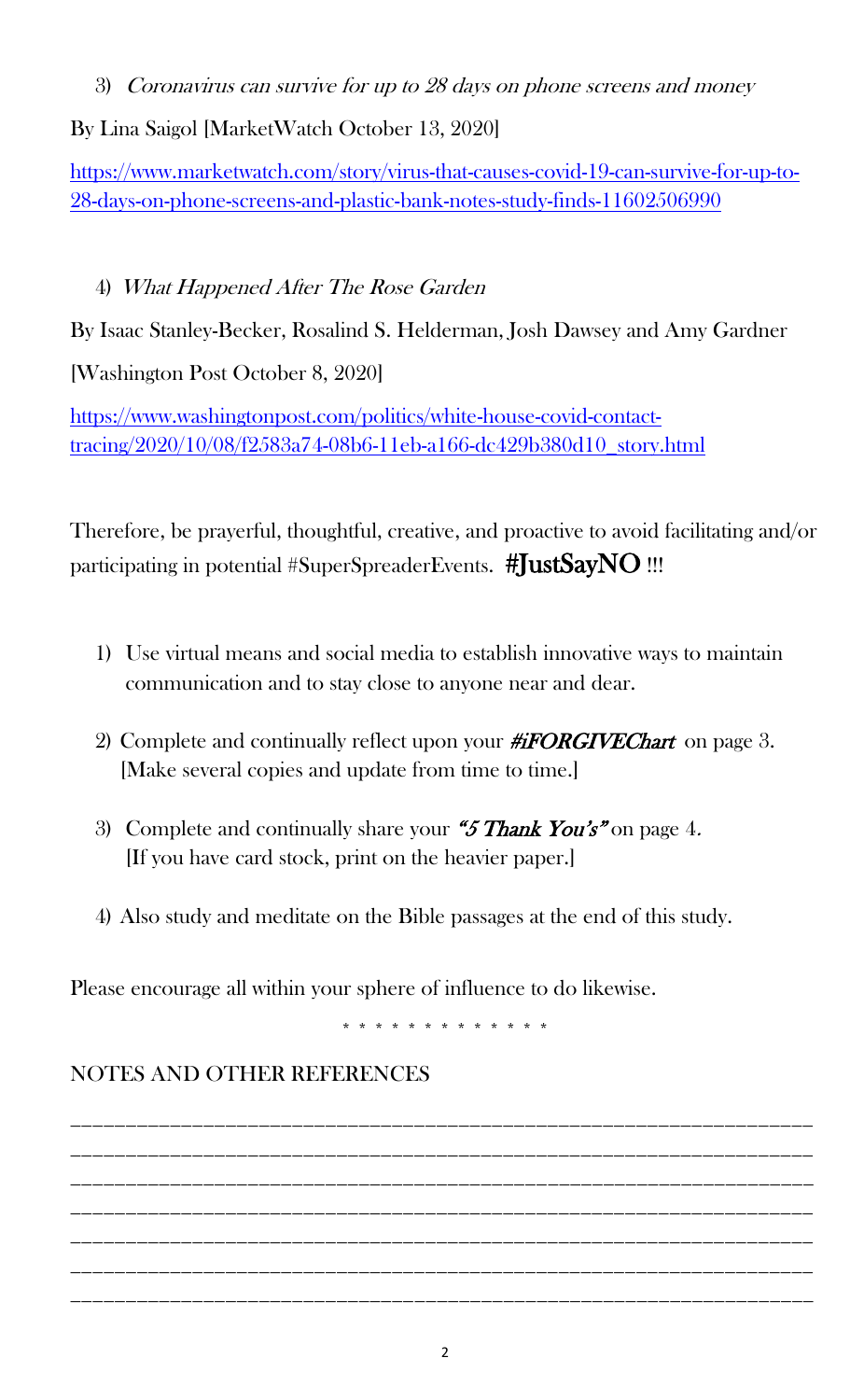Matthew 6:15 But if ye forgive not men their trespasses, neither will your Father forgive your trespasses.

Ephesians 4:26 Be ye angry, and sin not: let not the sun go down upon your wrath.

Matthew 18:21-22 Then came Peter to him, and said, Lord, how oft shall my brother sin against me, and I forgive him? till seven times? Jesus saith unto him, I say not unto thee, Until seven times: but, Until seventy times seven.  $[70 X 7]$ 

Isaiah 43:18-19 Remember ye not the former things, neither consider the things of old. Behold, I will do a new thing; now it shall spring forth; shall ye not know it *?*  I will even make a way in the wilderness, and rivers in the desert.

| <b>NAME</b>       | #iFORGIVEBeause |
|-------------------|-----------------|
| <b>MYSELF</b>     |                 |
| SPOUSE-           |                 |
| PARENT-           |                 |
| PARENT-           |                 |
| SIBLING A-        |                 |
| <b>SIBLING B-</b> |                 |
| SIBLING C -       |                 |
| <b>CHILD A-</b>   |                 |
| <b>CHILD B-</b>   |                 |
| CHILD C-          |                 |
| RELATIVE A -      |                 |
| RELATIVE B-       |                 |
| RELATIVE C -      |                 |
| NEIGHBOR-         |                 |
| CO-WORKER -       |                 |
| FRIEND A -        |                 |
| FRIEND B-         |                 |
| FRIEND C -        |                 |
|                   |                 |
|                   |                 |
|                   |                 |
|                   |                 |
|                   |                 |
|                   |                 |
|                   |                 |
|                   |                 |
|                   |                 |
|                   |                 |
|                   |                 |
|                   |                 |
|                   |                 |
|                   |                 |
|                   |                 |
|                   |                 |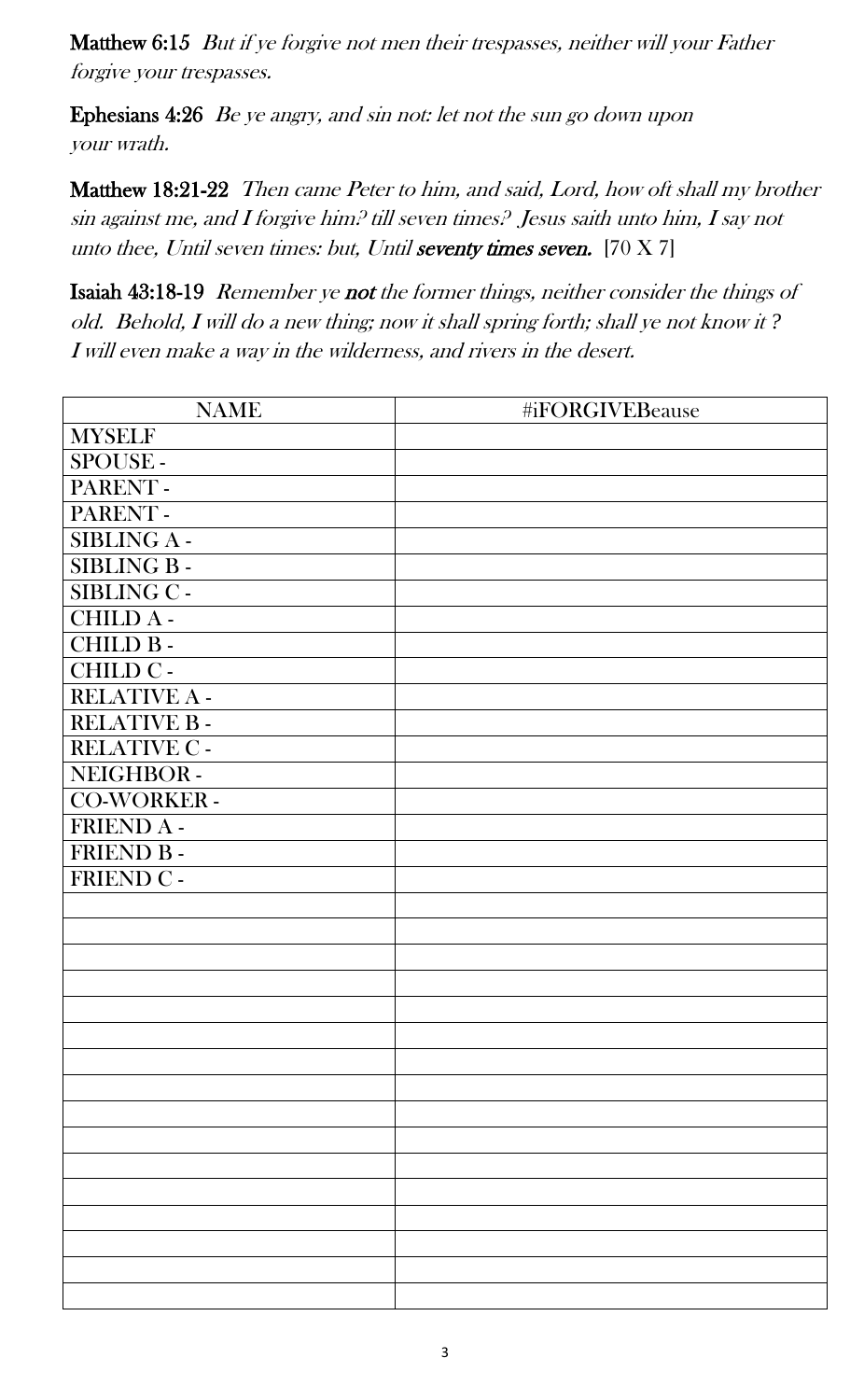| THE 5 THANK YOU'S                                                                                                                                                                                                                                                                                                                                                   | THE 5 THANK YOU'S                                               |
|---------------------------------------------------------------------------------------------------------------------------------------------------------------------------------------------------------------------------------------------------------------------------------------------------------------------------------------------------------------------|-----------------------------------------------------------------|
|                                                                                                                                                                                                                                                                                                                                                                     |                                                                 |
| 1)                                                                                                                                                                                                                                                                                                                                                                  |                                                                 |
| 2)<br><u> 1980 - Jan James James Barnett, fransk politik (d. 1980)</u>                                                                                                                                                                                                                                                                                              | 2)                                                              |
| 3)                                                                                                                                                                                                                                                                                                                                                                  | 3)                                                              |
| 4)                                                                                                                                                                                                                                                                                                                                                                  |                                                                 |
| 5)                                                                                                                                                                                                                                                                                                                                                                  | 5)                                                              |
| And we know that all things work together for                                                                                                                                                                                                                                                                                                                       | And we know that all things work together for                   |
| good to them that love God, to them who are the                                                                                                                                                                                                                                                                                                                     | good to them that love God, to them who are the                 |
| called according to his purpose. Romans 8:28                                                                                                                                                                                                                                                                                                                        | called according to his purpose. Romans 8:28                    |
|                                                                                                                                                                                                                                                                                                                                                                     |                                                                 |
| THE 5 THANK YOU'S                                                                                                                                                                                                                                                                                                                                                   | <b>THE 5 THANK YOU'S</b>                                        |
| ____________________ SITUATION _______________<br><b>DATE</b>                                                                                                                                                                                                                                                                                                       |                                                                 |
| 1)                                                                                                                                                                                                                                                                                                                                                                  | 1)                                                              |
| 2)                                                                                                                                                                                                                                                                                                                                                                  | 2)                                                              |
| 3)                                                                                                                                                                                                                                                                                                                                                                  | 3)                                                              |
| 4)                                                                                                                                                                                                                                                                                                                                                                  |                                                                 |
| 5)<br><u> 1989 - Johann Barn, mars eta bainar eta bat erroman erroman erroman erroman erroman erroman erroman erroman </u>                                                                                                                                                                                                                                          | 5)<br><u> 1980 - Johann John Stein, mars eta biztanleria (</u>  |
|                                                                                                                                                                                                                                                                                                                                                                     |                                                                 |
| And we know that all things work together for                                                                                                                                                                                                                                                                                                                       | And we know that all things work together for                   |
| good to them that love God, to them who are the                                                                                                                                                                                                                                                                                                                     | good to them that love God, to them who are the                 |
| called according to his purpose. Romans 8:28                                                                                                                                                                                                                                                                                                                        | called according to his purpose. Romans 8:28                    |
| THE 5 THANK YOU'S                                                                                                                                                                                                                                                                                                                                                   | THE 5 THANK YOU'S                                               |
|                                                                                                                                                                                                                                                                                                                                                                     |                                                                 |
| 1)                                                                                                                                                                                                                                                                                                                                                                  | 1)                                                              |
| 2)                                                                                                                                                                                                                                                                                                                                                                  | 21                                                              |
| 3)                                                                                                                                                                                                                                                                                                                                                                  | 3)                                                              |
| 4)                                                                                                                                                                                                                                                                                                                                                                  |                                                                 |
|                                                                                                                                                                                                                                                                                                                                                                     | $\left( \begin{array}{ccc} 4 \end{array} \right)$               |
|                                                                                                                                                                                                                                                                                                                                                                     |                                                                 |
| And we know that all things work together for                                                                                                                                                                                                                                                                                                                       | And we know that all things work together for                   |
| good to them that love God, to them who are the                                                                                                                                                                                                                                                                                                                     | good to them that love God, to them who are the                 |
| called according to his purpose. Romans 8:28                                                                                                                                                                                                                                                                                                                        | called according to his purpose. Romans 8:28                    |
| THE 5 THANK YOU'S                                                                                                                                                                                                                                                                                                                                                   | <b>THE 5 THANK YOU'S</b>                                        |
|                                                                                                                                                                                                                                                                                                                                                                     |                                                                 |
|                                                                                                                                                                                                                                                                                                                                                                     |                                                                 |
|                                                                                                                                                                                                                                                                                                                                                                     | $\left( \begin{array}{ccc} 1 \end{array} \right)$               |
| 2)                                                                                                                                                                                                                                                                                                                                                                  |                                                                 |
| 3)                                                                                                                                                                                                                                                                                                                                                                  |                                                                 |
| $\left( \begin{array}{c} 4 \end{array} \right)$                                                                                                                                                                                                                                                                                                                     |                                                                 |
| 5)                                                                                                                                                                                                                                                                                                                                                                  |                                                                 |
| And we know that all things work together for                                                                                                                                                                                                                                                                                                                       | And we know that all things work together for                   |
| good to them that love God, to them who are the                                                                                                                                                                                                                                                                                                                     | good to them that love God, to them who are the                 |
| called according to his purpose. Romans 8:28                                                                                                                                                                                                                                                                                                                        | called according to his purpose. Romans 8:28                    |
|                                                                                                                                                                                                                                                                                                                                                                     |                                                                 |
| THE 5 THANK YOU'S                                                                                                                                                                                                                                                                                                                                                   | <b>THE 5 THANK YOU'S</b>                                        |
|                                                                                                                                                                                                                                                                                                                                                                     |                                                                 |
| $\begin{picture}(20,10) \put(0,0){\vector(1,0){100}} \put(15,0){\vector(1,0){100}} \put(15,0){\vector(1,0){100}} \put(15,0){\vector(1,0){100}} \put(15,0){\vector(1,0){100}} \put(15,0){\vector(1,0){100}} \put(15,0){\vector(1,0){100}} \put(15,0){\vector(1,0){100}} \put(15,0){\vector(1,0){100}} \put(15,0){\vector(1,0){100}} \put(15,0){\vector(1,0){100}} \$ |                                                                 |
|                                                                                                                                                                                                                                                                                                                                                                     |                                                                 |
| 3)                                                                                                                                                                                                                                                                                                                                                                  |                                                                 |
| 4)                                                                                                                                                                                                                                                                                                                                                                  |                                                                 |
| 5)                                                                                                                                                                                                                                                                                                                                                                  | 5)<br><u> 1980 - Jan James James Barnett, fizik amerikan ba</u> |
| And we know that all things work together for                                                                                                                                                                                                                                                                                                                       | And we know that all things work together for                   |
| good to them that love God, to them who are the                                                                                                                                                                                                                                                                                                                     | good to them that love God, to them who are the                 |
| called according to his purpose. Romans 8:28                                                                                                                                                                                                                                                                                                                        | called according to his purpose. Romans 8:28                    |
|                                                                                                                                                                                                                                                                                                                                                                     |                                                                 |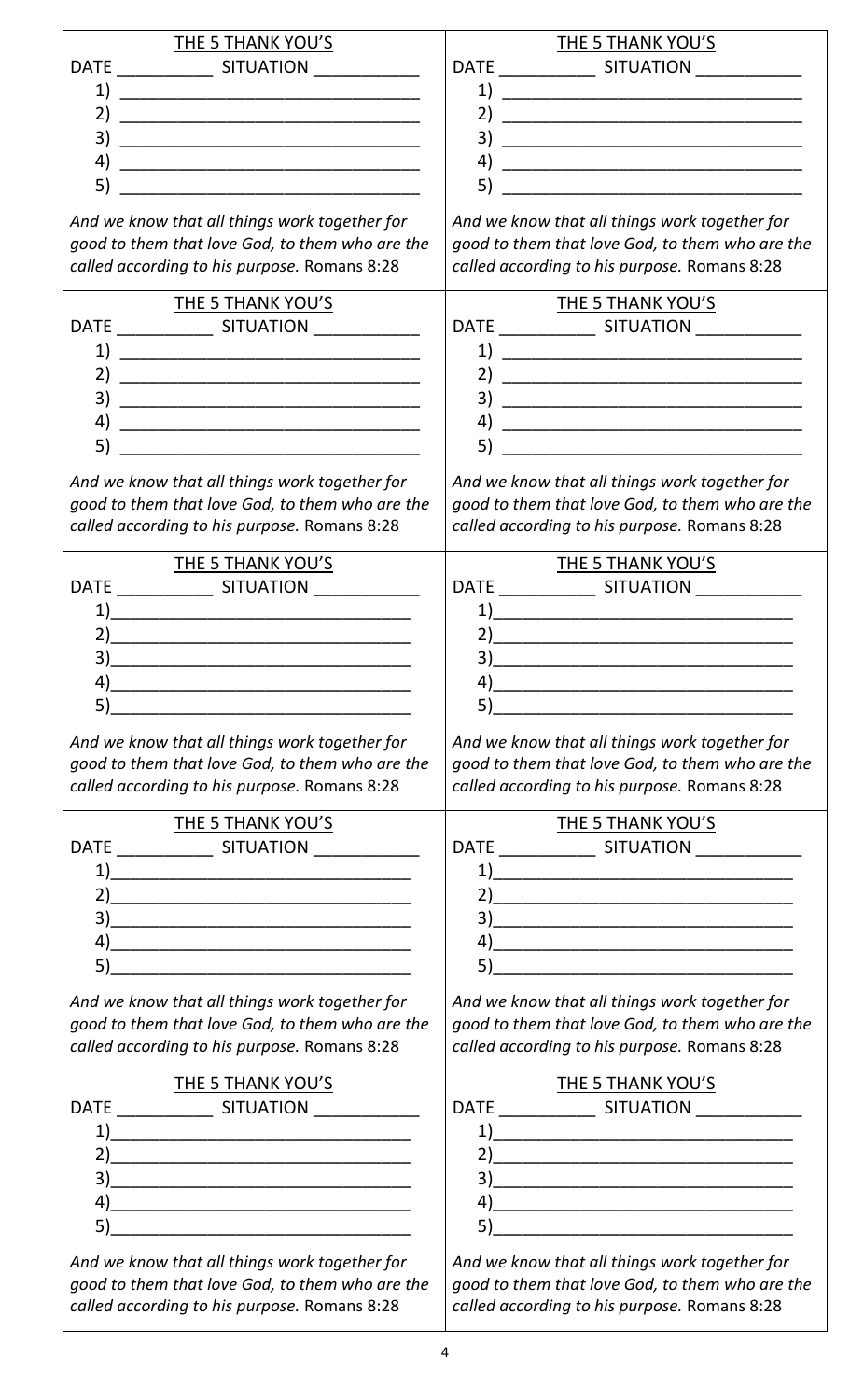| Psalms 118:1 Salmos Psaumes 诗篇 |
|--------------------------------|
|                                |
|                                |
| <b>NOTES</b>                   |
|                                |
| Daniel 2:23 但以理书               |
|                                |
|                                |
|                                |
| <b>NOTES</b>                   |
|                                |
| Jonah 2:9 Jonás Jonas 约拿书      |
|                                |
|                                |
| <b>NOTES</b>                   |
|                                |
|                                |
|                                |
|                                |
|                                |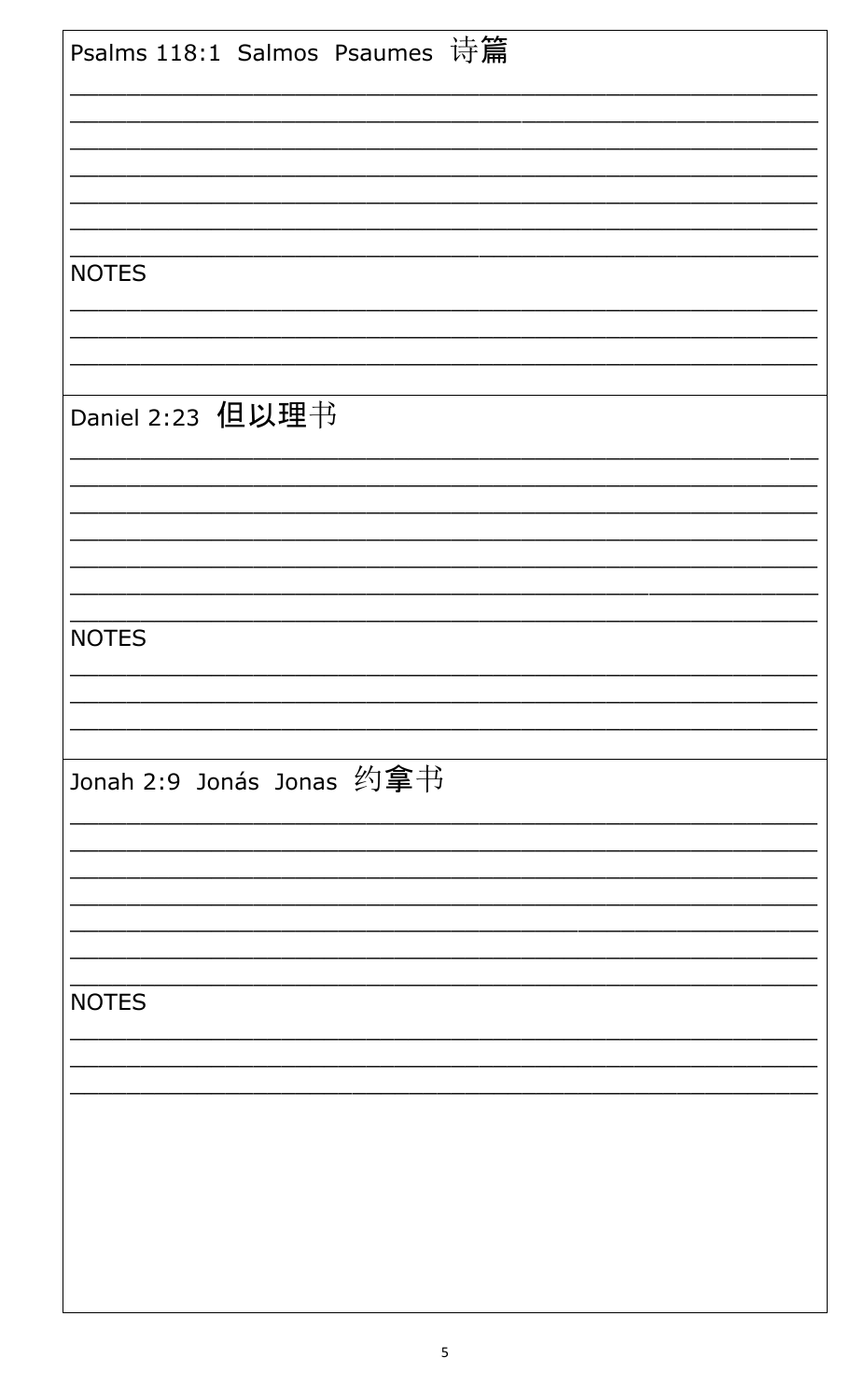| 2 Corinthians 9:15 2 Corintios 2 Corinthiens 哥林多后书 |
|----------------------------------------------------|
|                                                    |
|                                                    |
|                                                    |
|                                                    |
|                                                    |
| <b>NOTES</b>                                       |
|                                                    |
|                                                    |
|                                                    |
| Philippians 4:6 Filipenses Philippiens 腓立比书        |
|                                                    |
|                                                    |
|                                                    |
|                                                    |
|                                                    |
| <b>NOTES</b>                                       |
|                                                    |
|                                                    |
| 2 Thessalonians 2:13 2 Tesalonicenses              |
| 2 Thessaloniciens 帖撒罗尼迦后书                          |
|                                                    |
|                                                    |
|                                                    |
|                                                    |
|                                                    |
| <b>NOTES</b>                                       |
|                                                    |
|                                                    |
|                                                    |
|                                                    |
|                                                    |
|                                                    |
|                                                    |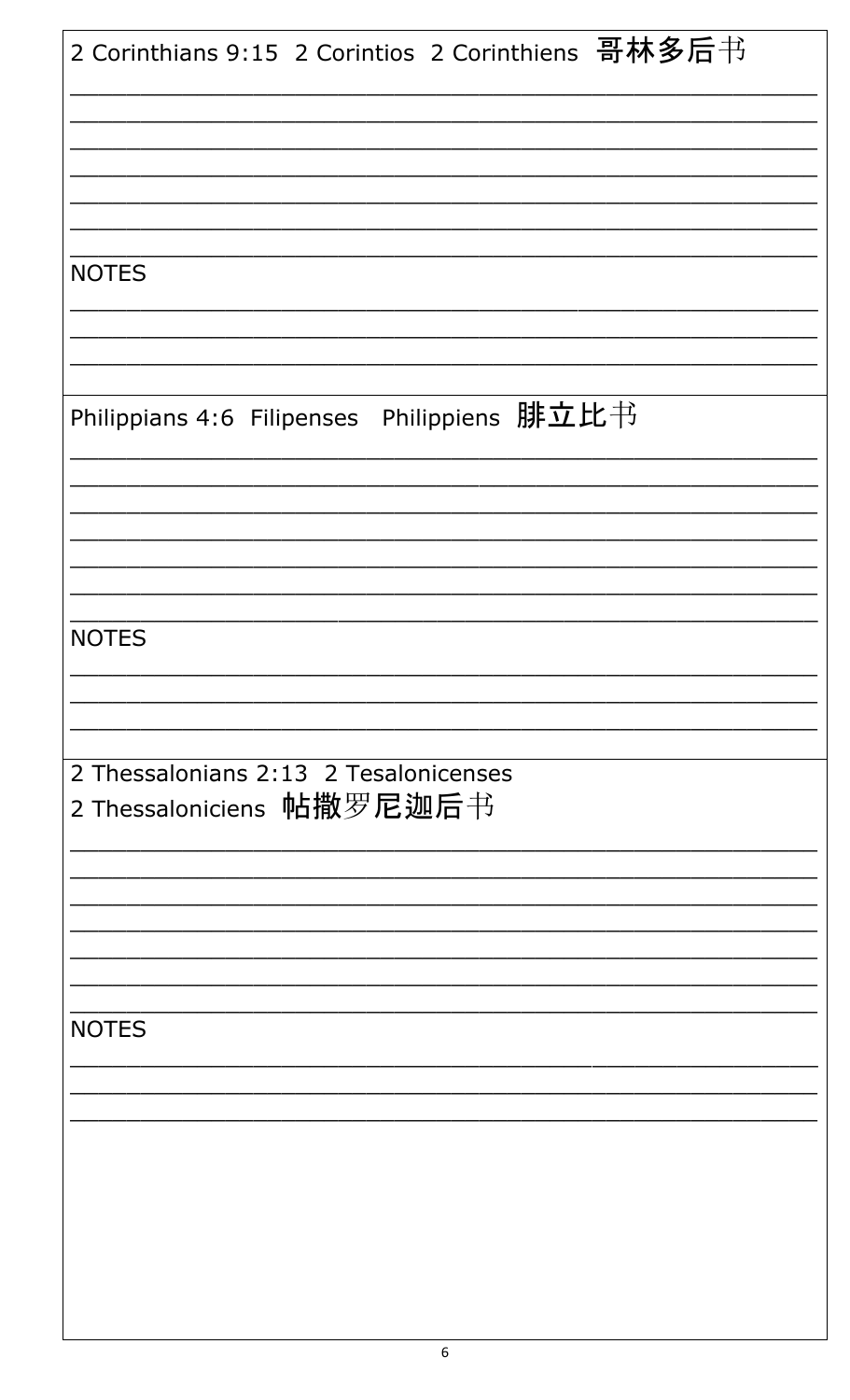| 1 Chronicles 16:34 1 Crónicas 1 Chroniques 历代志上 |
|-------------------------------------------------|
|                                                 |
|                                                 |
|                                                 |
| <b>NOTES</b>                                    |
|                                                 |
| 1 Chronicles 23:30 1 Crónicas 1 Chroniques 历代志上 |
|                                                 |
|                                                 |
| <b>NOTES</b>                                    |
|                                                 |
|                                                 |
| Psalms 18:49 Salmos Psaumes 诗篇                  |
|                                                 |
|                                                 |
| <b>NOTES</b>                                    |
|                                                 |
|                                                 |
|                                                 |
|                                                 |
|                                                 |
|                                                 |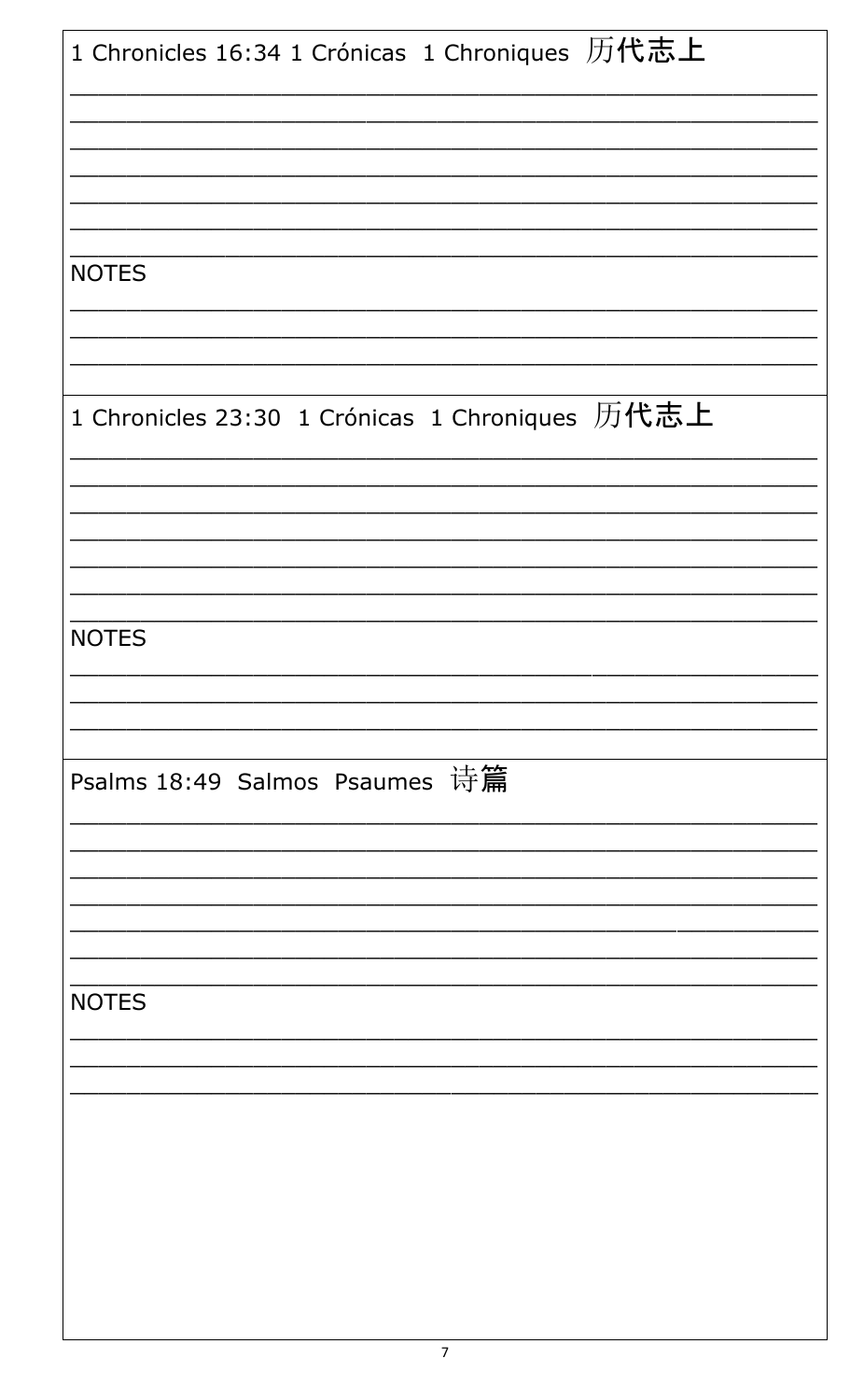| <b>NOTES</b>                   |
|--------------------------------|
|                                |
|                                |
| Psalms 69:30 Salmos Psaumes 诗篇 |
|                                |
|                                |
| <b>NOTES</b>                   |
|                                |
|                                |
| Psalms 75:1 Salmos Psaumes 诗篇  |
|                                |
|                                |
| <b>NOTES</b>                   |
|                                |
|                                |
|                                |
|                                |
|                                |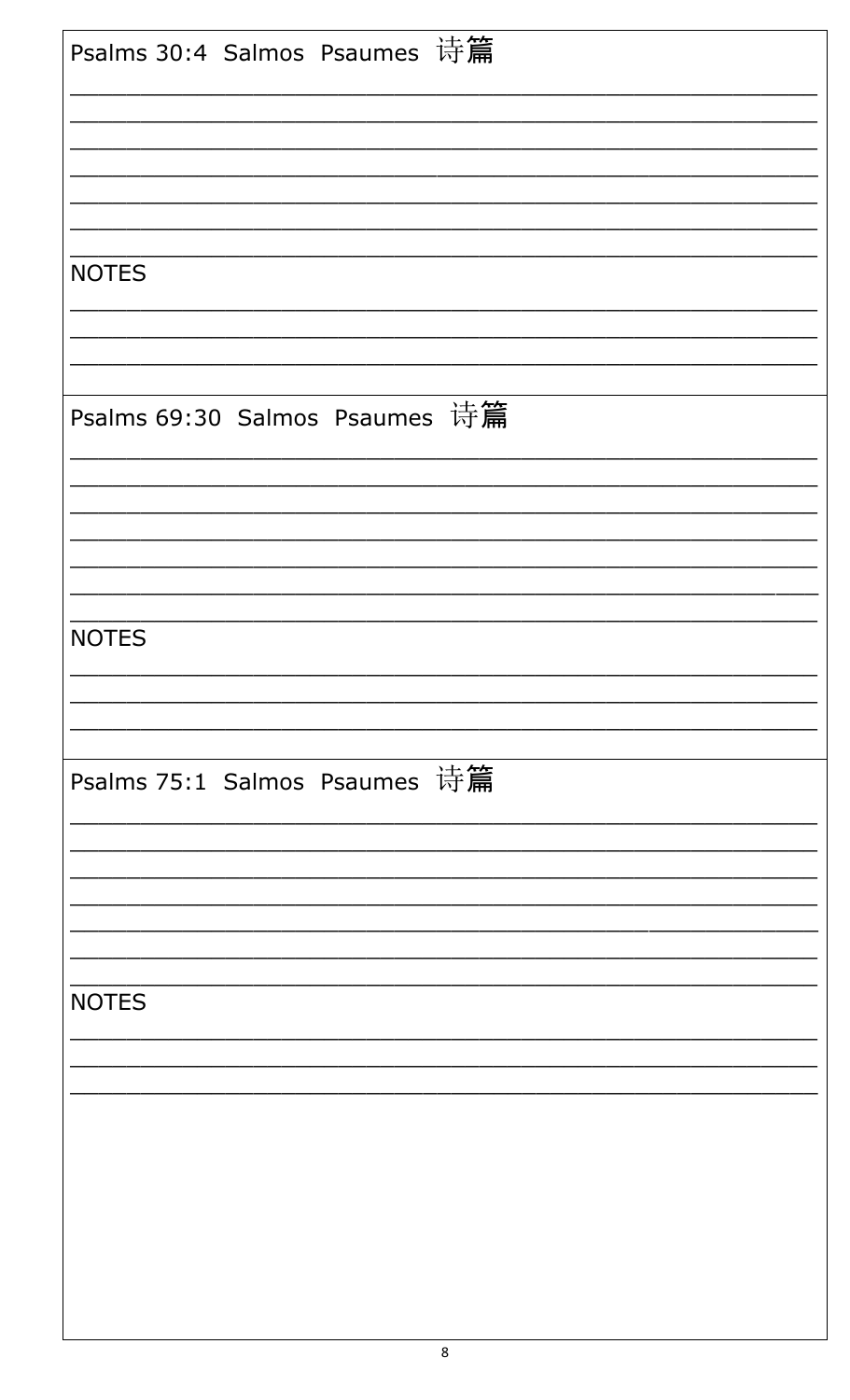| Psalms 92:1 Salmos Psaumes 诗篇  |
|--------------------------------|
|                                |
|                                |
| <b>NOTES</b>                   |
|                                |
| Psalms 95:2 Salmos Psaumes 诗篇  |
|                                |
|                                |
| <b>NOTES</b>                   |
|                                |
| Psalms 97:12 Salmos Psaumes 诗篇 |
|                                |
|                                |
| <b>NOTES</b>                   |
|                                |
|                                |
|                                |
|                                |
|                                |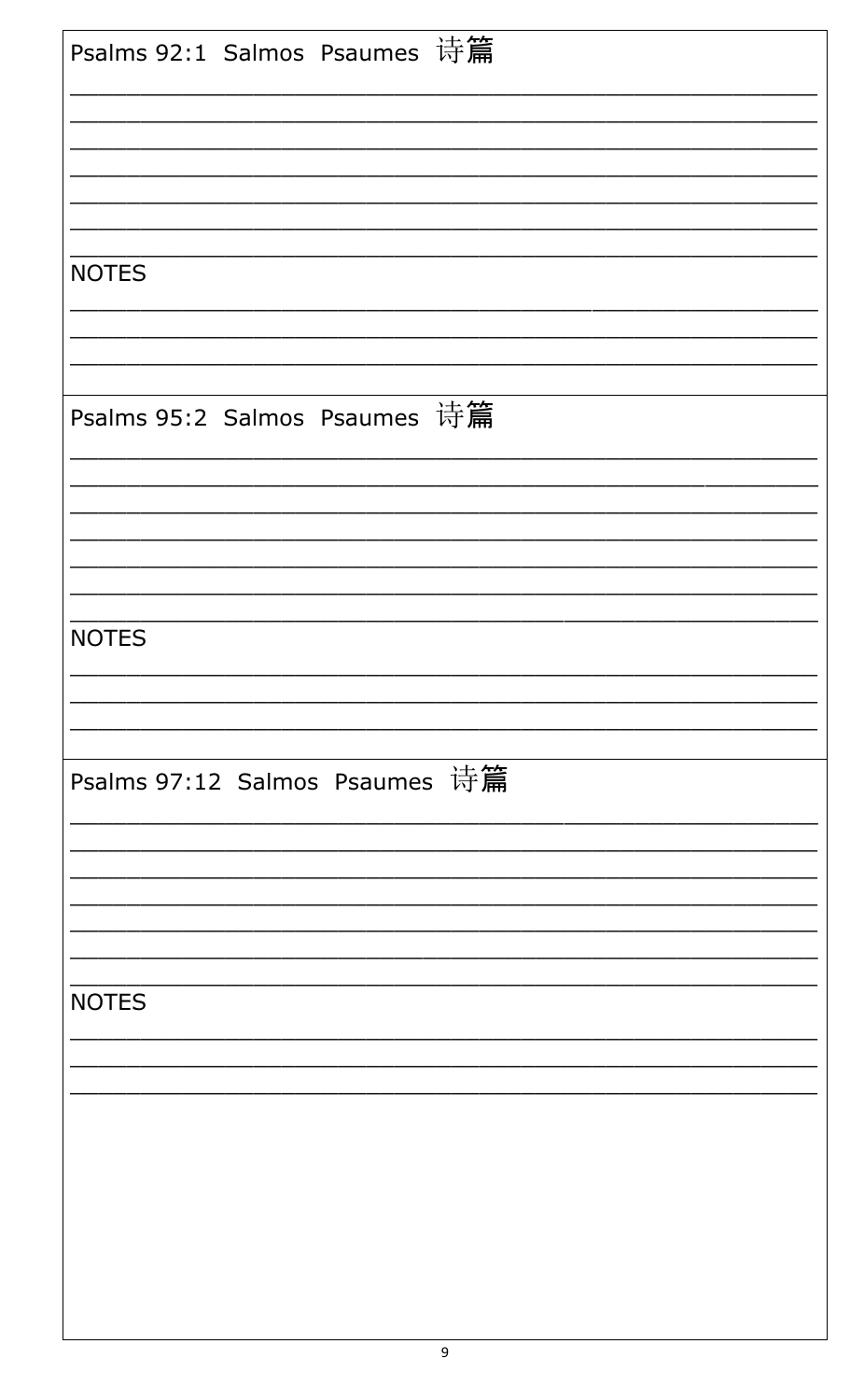|              |  | Psalms 100:4 Salmos Psaumes 诗篇 |  |
|--------------|--|--------------------------------|--|
| <b>NOTES</b> |  |                                |  |
|              |  | Psalms 105:1 Salmos Psaumes 诗篇 |  |
| <b>NOTES</b> |  |                                |  |
|              |  | Psalms 106:1 Salmos Psaumes 诗篇 |  |
| <b>NOTES</b> |  |                                |  |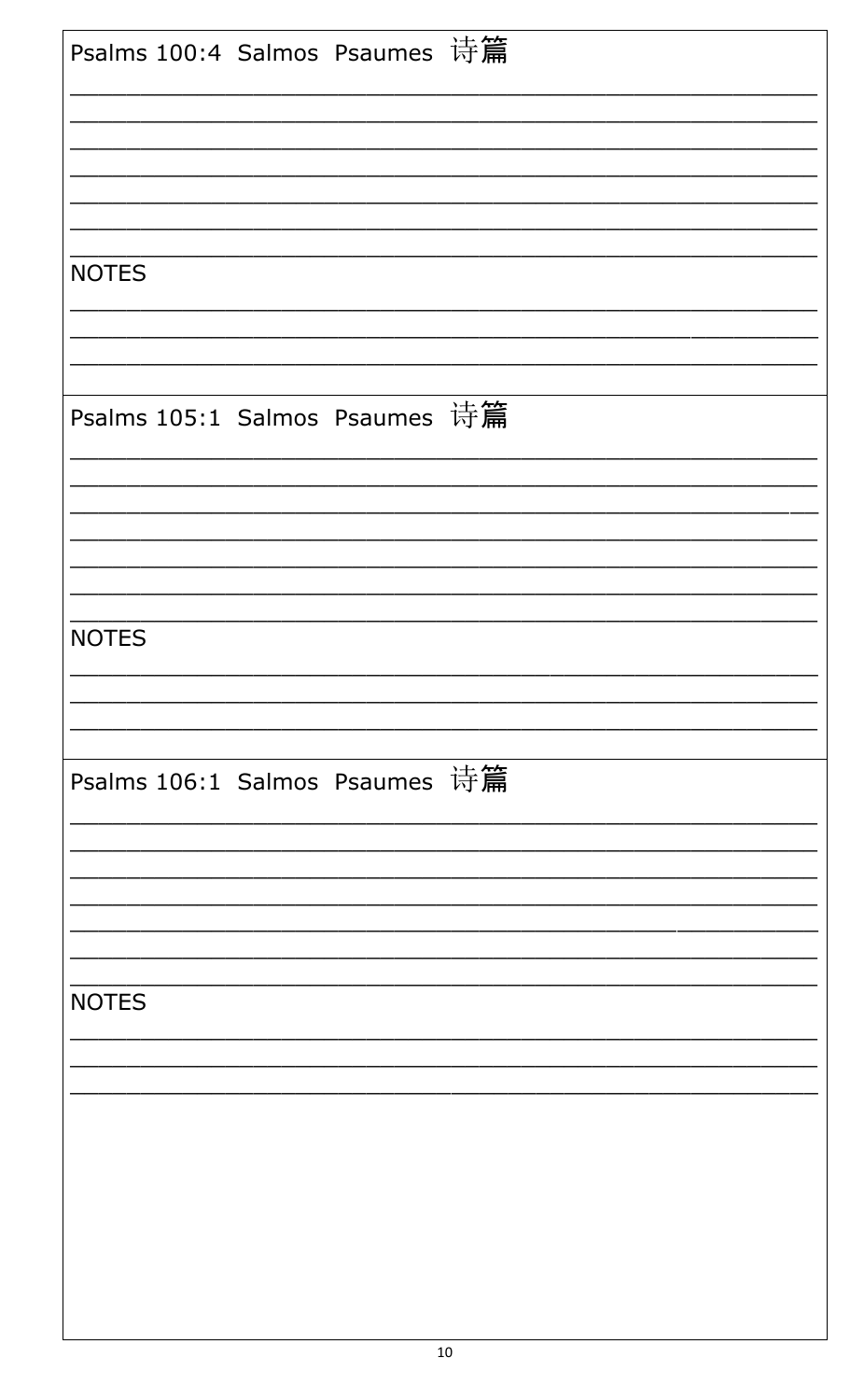| Psalms 106:47 Salmos Psaumes 诗篇<br><b>NOTES</b><br>Psalms 107:1 Salmos Psaumes 诗篇<br><b>NOTES</b> |
|---------------------------------------------------------------------------------------------------|
|                                                                                                   |
|                                                                                                   |
|                                                                                                   |
|                                                                                                   |
|                                                                                                   |
|                                                                                                   |
|                                                                                                   |
|                                                                                                   |
|                                                                                                   |
|                                                                                                   |
|                                                                                                   |
|                                                                                                   |
|                                                                                                   |
|                                                                                                   |
|                                                                                                   |
|                                                                                                   |
|                                                                                                   |
|                                                                                                   |
| Psalms 116:17 Salmos Psaumes 诗篇                                                                   |
|                                                                                                   |
|                                                                                                   |
|                                                                                                   |
|                                                                                                   |
| <b>NOTES</b>                                                                                      |
|                                                                                                   |
|                                                                                                   |
|                                                                                                   |
|                                                                                                   |
|                                                                                                   |
|                                                                                                   |
|                                                                                                   |
|                                                                                                   |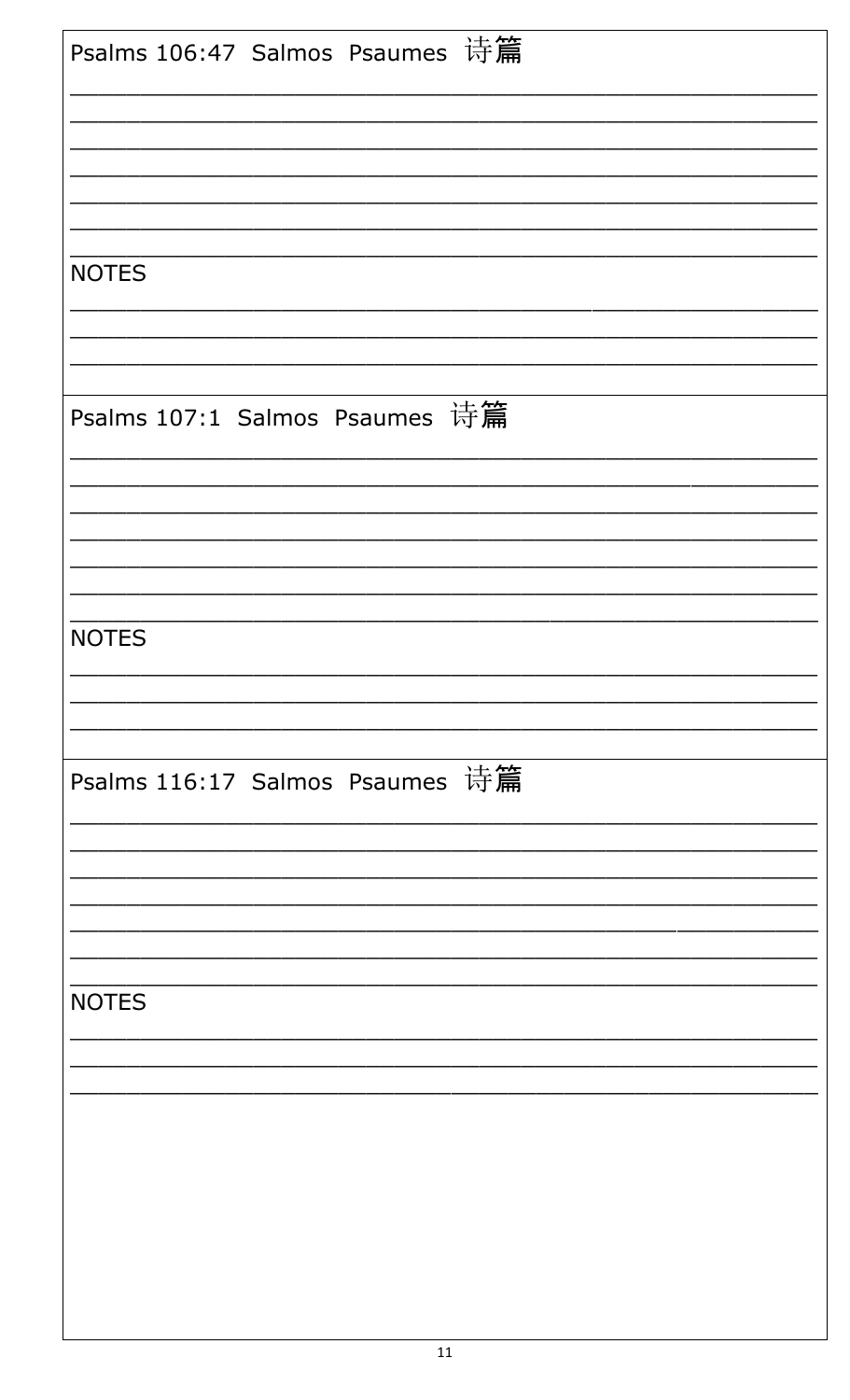| Psalms 118:29 Salmos Psaumes 诗篇 |  |                                                     |  |
|---------------------------------|--|-----------------------------------------------------|--|
| <b>NOTES</b>                    |  |                                                     |  |
|                                 |  |                                                     |  |
| Psalms 140:13 Salmos Psaumes 诗篇 |  |                                                     |  |
|                                 |  |                                                     |  |
| <b>NOTES</b>                    |  |                                                     |  |
|                                 |  | 1 Corinthians 15:57 1 Corintios 1 Corinthiens 哥林多前书 |  |
|                                 |  |                                                     |  |
| <b>NOTES</b>                    |  |                                                     |  |
|                                 |  |                                                     |  |
|                                 |  |                                                     |  |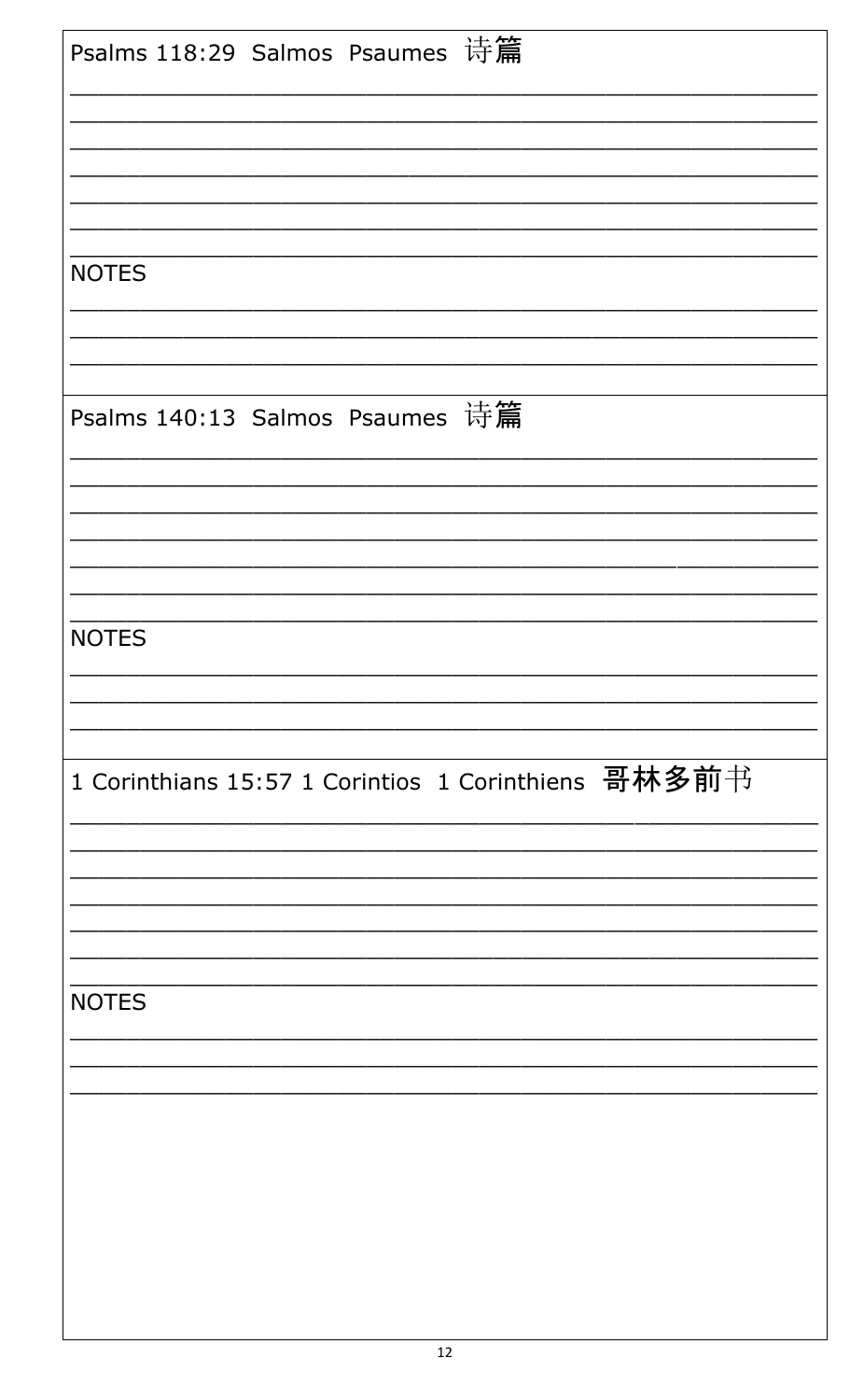| Ephesians 5:20 Efesios Éphésiens 以弗所书         |
|-----------------------------------------------|
|                                               |
|                                               |
| <b>NOTES</b>                                  |
|                                               |
|                                               |
| Philippians 1:3-5 Filipenses Philippiens 腓立比书 |
|                                               |
|                                               |
|                                               |
|                                               |
|                                               |
| <b>NOTES</b>                                  |
|                                               |
|                                               |
|                                               |
|                                               |
|                                               |
|                                               |
|                                               |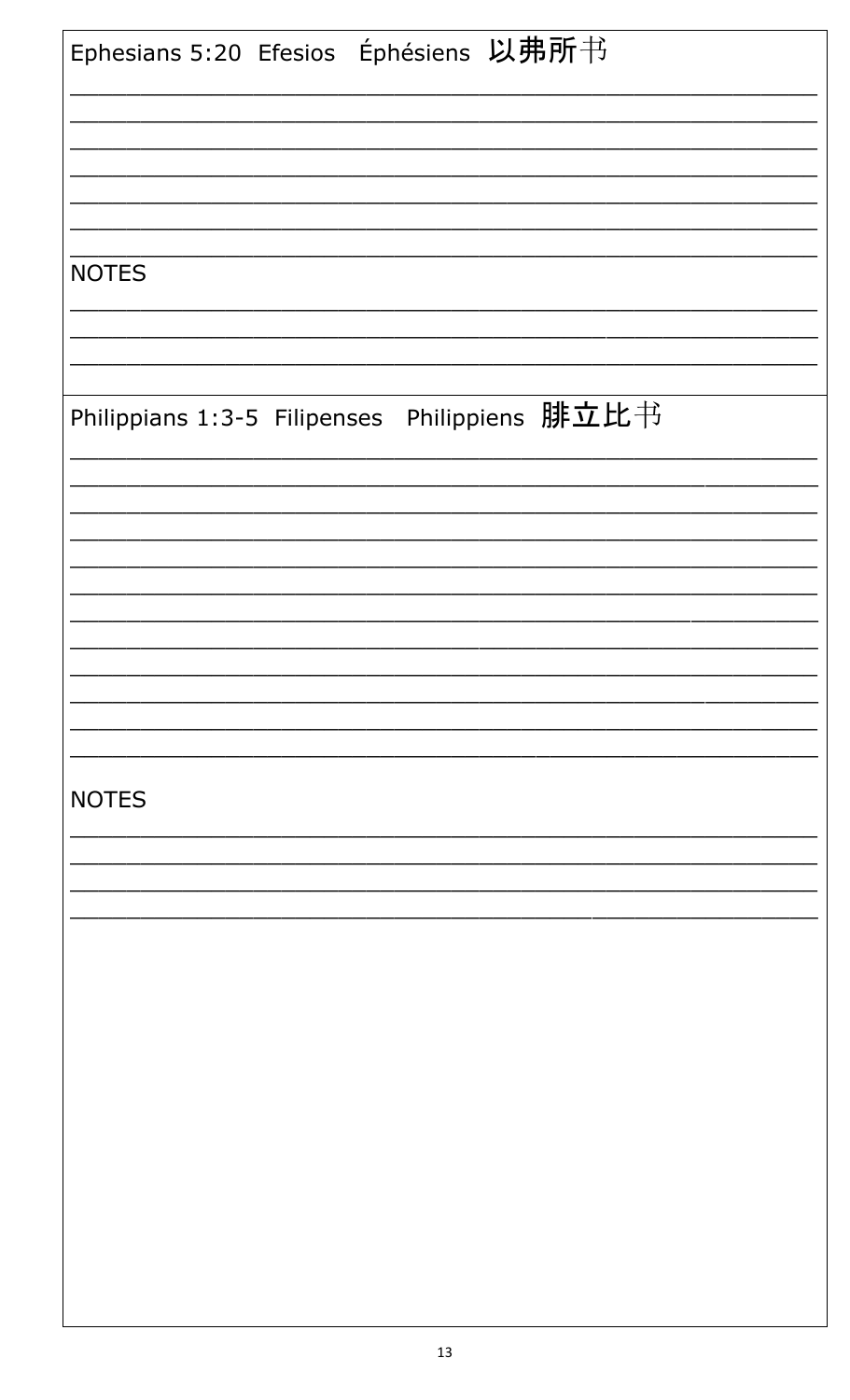| Colossians 3:15-17 Colosenses Colossiens 歌罗西书 |  |  |
|-----------------------------------------------|--|--|
|                                               |  |  |
|                                               |  |  |
|                                               |  |  |
|                                               |  |  |
|                                               |  |  |
|                                               |  |  |
|                                               |  |  |
|                                               |  |  |
| <b>NOTES</b>                                  |  |  |
|                                               |  |  |
|                                               |  |  |
| Colossians 4:2 Colosenses Colossiens 歌罗西书     |  |  |
|                                               |  |  |
|                                               |  |  |
| <b>NOTES</b>                                  |  |  |
|                                               |  |  |
|                                               |  |  |
|                                               |  |  |
|                                               |  |  |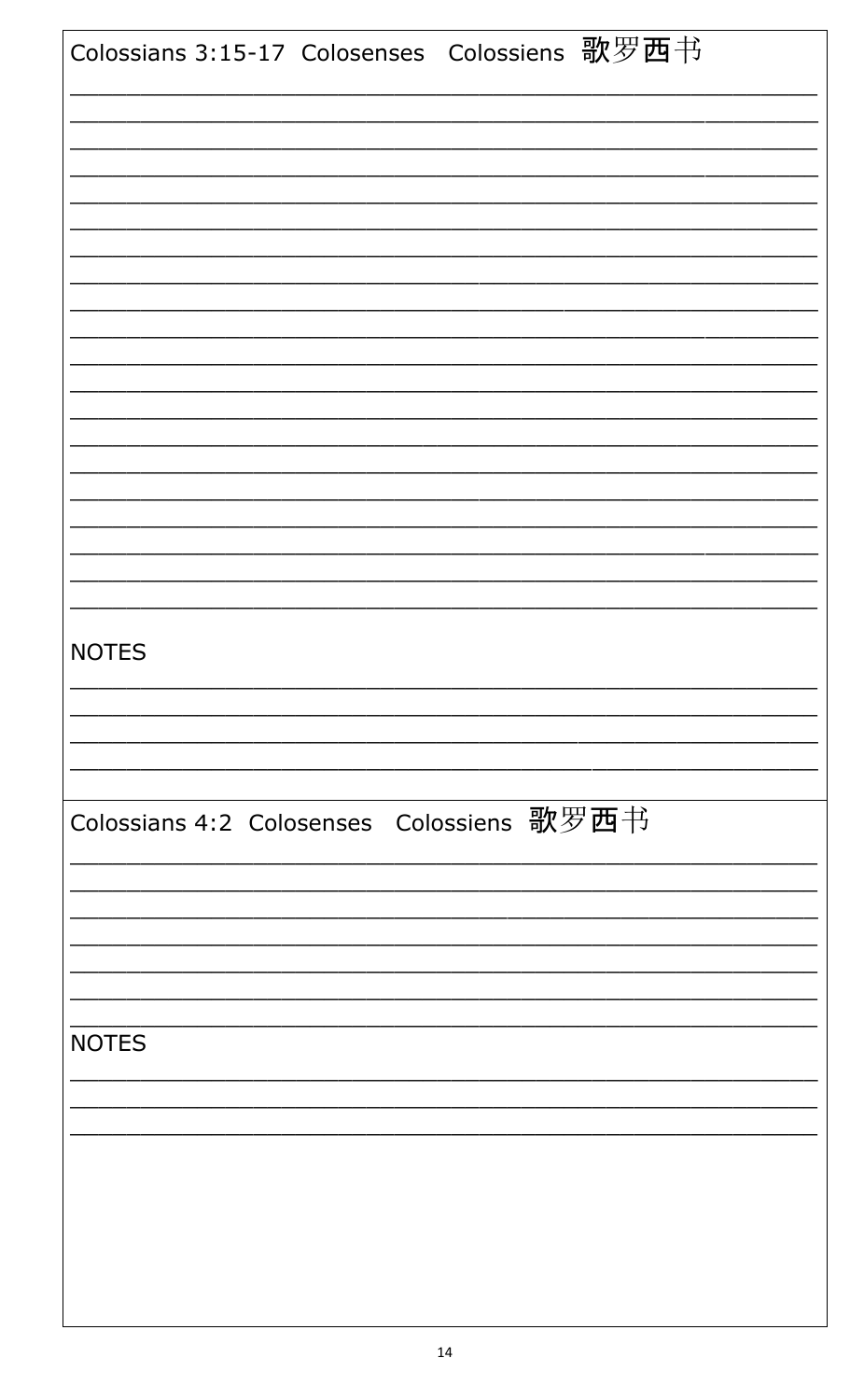| 1 Thessalonians 1:2 1 Tesalonicenses<br>1 Thessaloniciens 帖撒罗尼迦前书  |
|--------------------------------------------------------------------|
|                                                                    |
|                                                                    |
| <b>NOTES</b>                                                       |
|                                                                    |
| 1 Thessalonians 5:18 1 Tesalonicenses<br>1 Thessaloniciens 帖撒罗尼迦前书 |
|                                                                    |
|                                                                    |
| <b>NOTES</b>                                                       |
|                                                                    |
| 1 Timothy 2:1 1 Timoteo 1 Timothée 提摩太前                            |
|                                                                    |
|                                                                    |
| <b>NOTES</b>                                                       |
|                                                                    |
|                                                                    |
|                                                                    |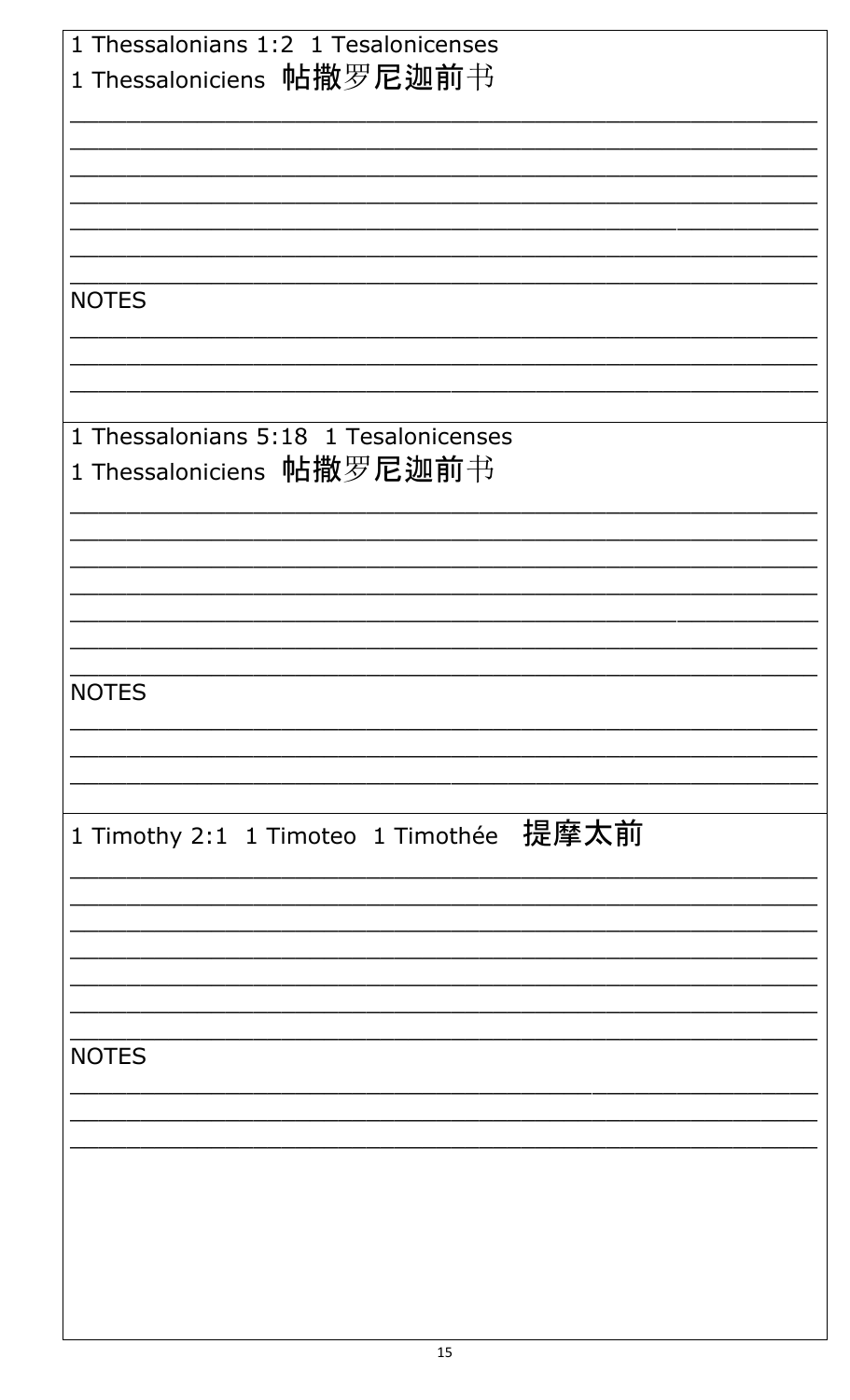| Hebrews 13:15 Hebreos Hébreux 希伯来书 |
|------------------------------------|
|                                    |
|                                    |
|                                    |
|                                    |
|                                    |
|                                    |
| <b>NOTES</b>                       |
|                                    |
|                                    |
|                                    |
|                                    |
| 1 Peter 2:19 1 Pedro 1 Pierre 彼得前书 |
|                                    |
|                                    |
|                                    |
|                                    |
|                                    |
|                                    |
| <b>NOTES</b>                       |
|                                    |
|                                    |
|                                    |
|                                    |
| Revelation 7:11-12 Apocalipsis 启示录 |
|                                    |
|                                    |
|                                    |
|                                    |
|                                    |
|                                    |
|                                    |
|                                    |
|                                    |
|                                    |
|                                    |
|                                    |
| <b>NOTES</b>                       |
|                                    |
|                                    |
|                                    |
|                                    |